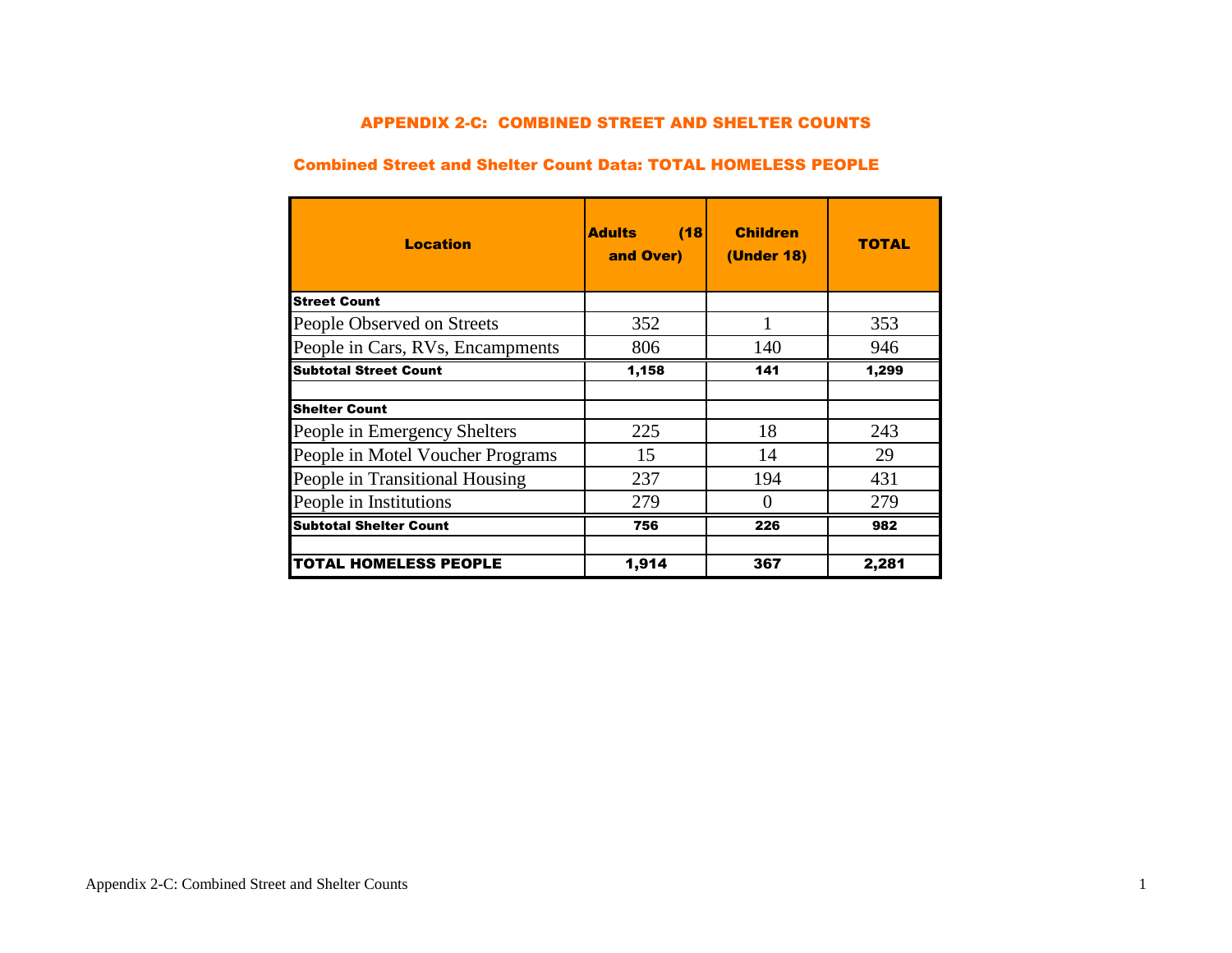| <b>Location</b>                      | <b>Adults</b><br>Only | <b>Children</b><br><b>Only</b> | <b>Adults and</b><br><b>Children</b> | <b>TOTAL</b> |
|--------------------------------------|-----------------------|--------------------------------|--------------------------------------|--------------|
| <b>Street Count</b>                  |                       |                                |                                      |              |
| Households Observed on Streets       | 351                   | $\Omega$                       |                                      | 352          |
| Households in Cars, RVs, Encampments | 704                   |                                | 64                                   | 768          |
| <b>Subtotal Street Count</b>         | 1,055                 | $\Omega$                       | 65                                   | 1,120        |
| <b>Shelter Count</b>                 |                       |                                |                                      |              |
| Households in Emergency Shelters     | 215                   | 6                              | 7                                    | 228          |
| Households in Motel Voucher Programs |                       | $\Omega$                       | 11                                   | 11           |
| Households in Transitional Housing   | 97                    | 3                              | 97                                   | 197          |
| Households in Institutions           | 279                   |                                |                                      | 279          |
| <b>Subtotal Shelter Count</b>        | 591                   | 9                              | 115                                  | 715          |
| <b>TOTAL HOMELESS HOUSEHOLDS</b>     | 1,646                 | 9                              | 180                                  | 1,835        |

## Combined Street and Shelter Count Data: TOTAL HOMELESS HOUSEHOLDS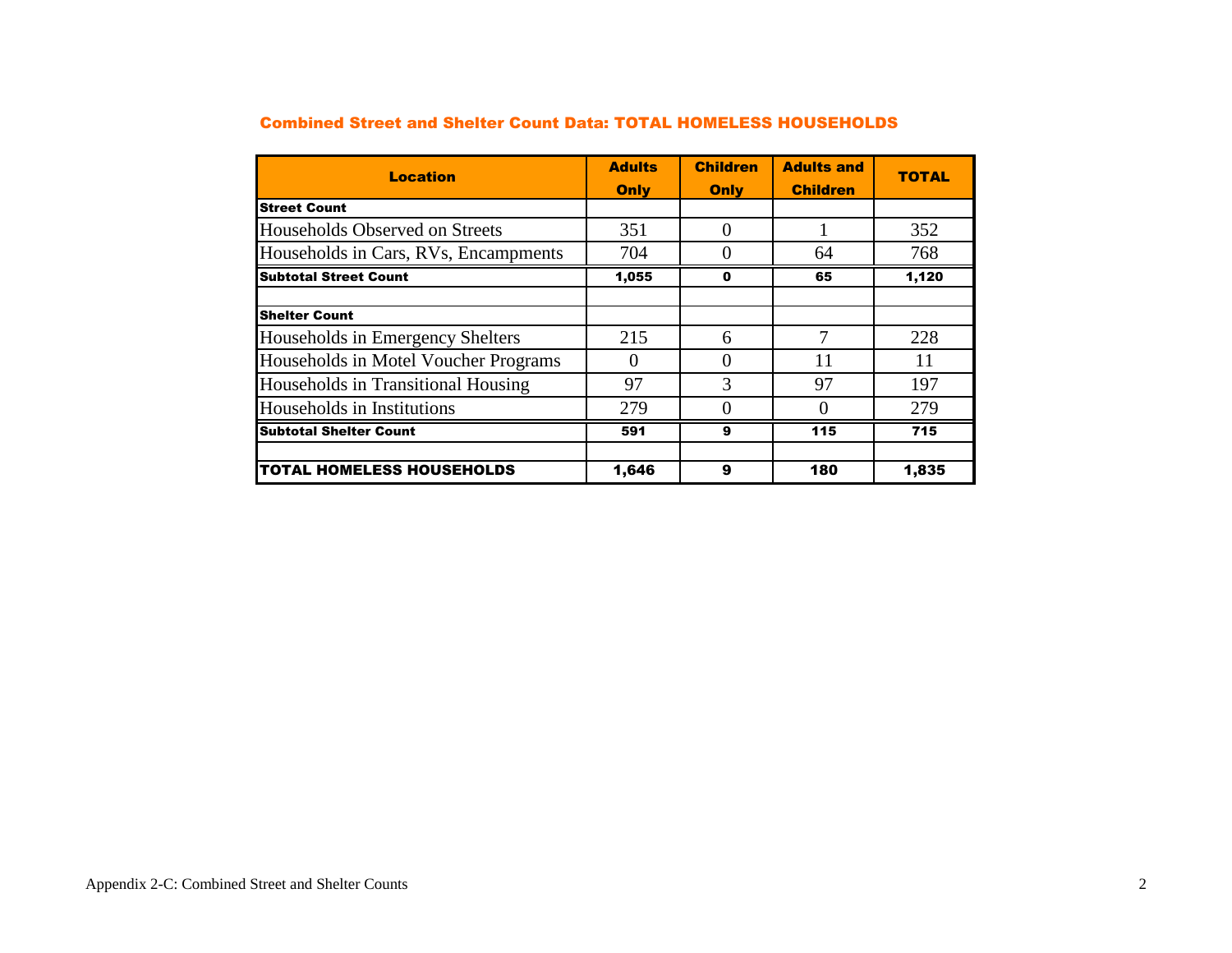| <b>City</b>                    | <b>Sheltered</b> | $\frac{9}{6}$ | <b>Unshelter-</b><br>ed | $\frac{9}{6}$ | <b>Total</b>   | %       |
|--------------------------------|------------------|---------------|-------------------------|---------------|----------------|---------|
| Airport                        | $\overline{0}$   | 0.00%         | 5                       | 0.38%         | 5              | 0.22%   |
| Atherton                       | $\overline{0}$   | 0.00%         | $\overline{0}$          | 0.00%         | $\overline{0}$ | 0.00%   |
| Belmont                        | $\overline{0}$   | 0.00%         | 43                      | 3.29%         | 43             | 1.87%   |
| <b>Brisbane</b>                | $\overline{4}$   | 0.41%         | 34                      | 2.59%         | 38             | 1.65%   |
| Burlingame                     | $\overline{0}$   | 0.00%         | 13                      | 0.99%         | 13             | 0.57%   |
| Colma                          | $\overline{0}$   | 0.00%         | $\overline{7}$          | 0.53%         | $\overline{7}$ | 0.30%   |
| Daly City                      | 50               | 5.09%         | 27                      | 2.05%         | 77             | 3.36%   |
| East Palo Alto                 | 52               | 5.30%         | 119                     | 9.15%         | 171            | 7.49%   |
| <b>Foster City</b>             | $\overline{0}$   | 0.00%         | 7                       | 0.53%         | 7              | 0.30%   |
| Half Moon Bay                  | $\overline{0}$   | $0.00\%$      | 112                     | 8.59%         | 112            | 4.89%   |
| Hillsborough                   | $\overline{0}$   | 0.00%         | $\overline{0}$          | 0.00%         | $\overline{0}$ | 0.00%   |
| <b>Menlo Park</b>              | 142              | 14.46%        | 16                      | 1.21%         | 158            | 6.92%   |
| Millbrae                       | $\overline{0}$   | 0.00%         | 21                      | 1.60%         | 21             | 0.91%   |
| Pacifica                       | $\overline{0}$   | 0.00%         | 150                     | 11.57%        | 150            | 6.59%   |
| Portola Valley                 | $\overline{0}$   | 0.00%         | $\overline{2}$          | 0.15%         | $\overline{2}$ | 0.09%   |
| Redwood City                   | 338              | 34.42%        | 307                     | 23.62%        | 645            | 28.27%  |
| San Bruno                      | 7                | 0.71%         | 101                     | 7.76%         | 108            | 4.73%   |
| San Carlos                     | $\overline{0}$   | 0.00%         | 10                      | 0.76%         | 10             | 0.43%   |
| San Mateo                      | 182              | 18.53%        | 103                     | 7.97%         | 285            | 12.52%  |
| South San Francisco            | 88               | 8.96%         | 172                     | 13.22%        | 260            | 11.39%  |
| Unincorporated                 | $\overline{0}$   | 0.00%         | 46                      | 3.51%         | 46             | 2.00%   |
| Woodside                       | $\overline{0}$   | 0.00%         | 7                       | 0.50%         | 7              | 0.29%   |
| <b>Scattered Site Programs</b> | 119              | 12.12%        | $\overline{0}$          | $0.00\%$      | 119            | 5.22%   |
| <b>TOTAL</b>                   | 982              | 100.00%       | 1,299                   | 99.98%        | 2,281          | 100.00% |

## Combined Street and Shelter Count Data: TOTAL HOMELESS PEOPLE BY CITY